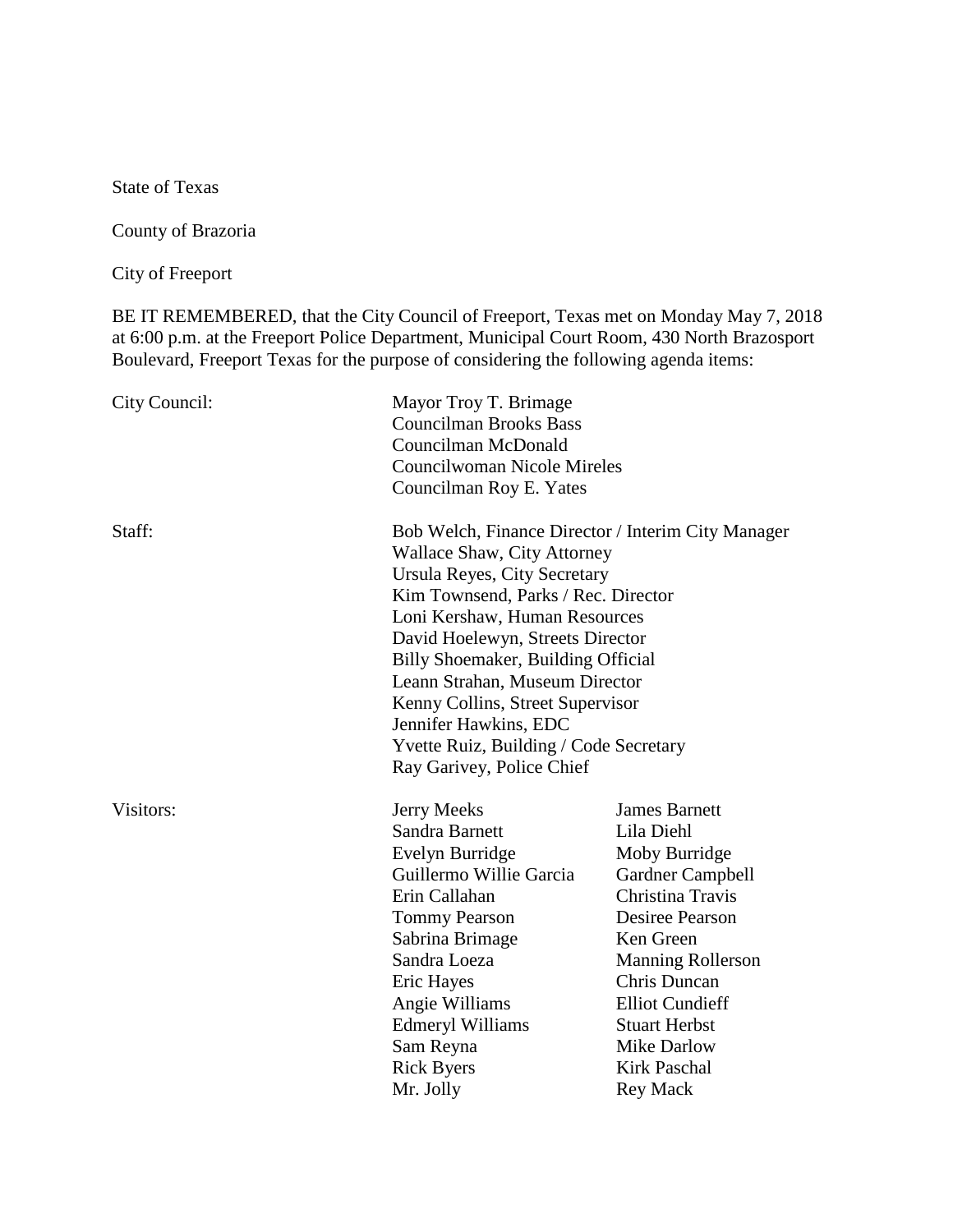Edward Garcia Lessa Girouard

Cindy Cain George Roberts Mrs. Roberts Mingo Marquez Jr.

## Call to order.

Mayor Troy T. Brimage called the meeting to order at 6:00 p.m.

Invocation.

Wallace Shaw offered the invocation.

Pledge of Allegiance.

Mayor Troy T. Brimage led the Pledge of Allegiance.

Attending citizens and their business.

There were none.

Consideration of approving the minutes for April 16, 2018.

On a motion by Councilman Bass, seconded by Councilman McDonald, with all present voting "Aye", Council unanimously approved the April 16, 2018 Council Minutes.

Conduct a Public Hearing to discuss whether or not to charge for driving or parking on the Public Beaches in the City to offset the cost of cleaning such Beaches.

Opened Public Hearing at 6:04 PM.

Mayor Brimage stated that this idea is far from taking place because there is a lot to do but we have to start the process for this to take place. The damages being done are mainly from people coming in from out of town. A permit would cost only twelve dollars and is a way to generate revenue to keep our beaches clean.

Kim Townsend said that they picked up 68 trash bags on Monday from over the weekend. She said that they burn the trash cans and they try to repair them as fast as they can.

Mayor Brimage said that there will still be a free spot on the beach.

Councilman McDonald suggested to Kim to put metal cans out at the beach.

Mr. Hayes asked if we had an estimate on revenue that the tweleve dollars would be bringing in. Mayor Brimage said no but that they are researching it.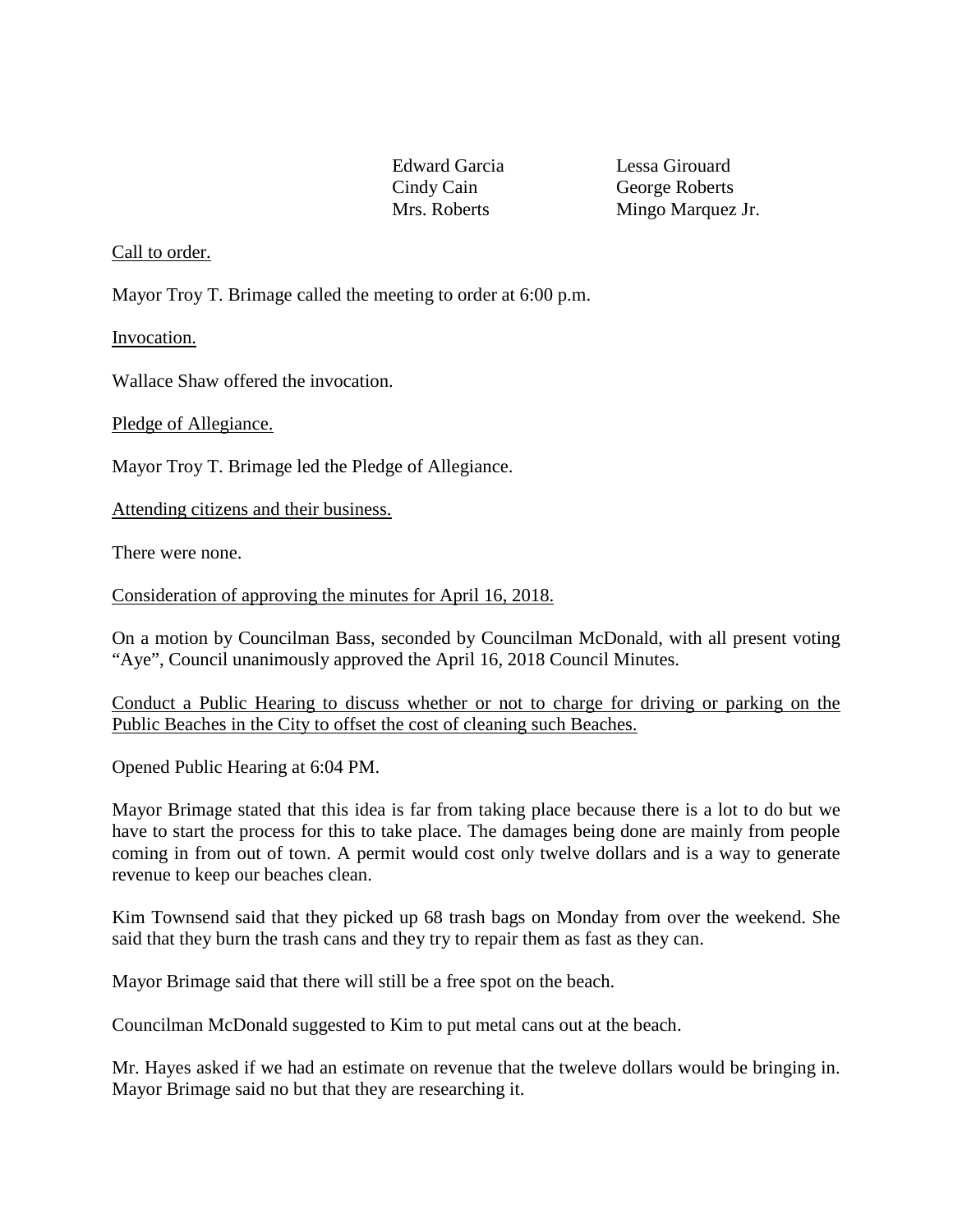Lila Diehl asked if we patrolled the beach and if we wrote tickets for littering. Mayor Brimage said we do patrol the beach and write tickets for littering and that we also have unmarked patrol cars that we put out on the beach.

Manning Rollerson said that he want to be able to go to the beach and not get stuck. Mayor Brimage said they are going to redo the entrance with base under the sand. Councilman McDonald said even that wasn't going to stop people from being stuck. David Hoelewyn said the sand that Quintana has put on their beach has ended up on our beach and it is no good and it won't patch.

Gardner Campbell said that he thought it was a great idea to charge that fee. He said he personally picks up a lot of trash also out of the water and that he has tried everything by giving them trash bags to the people and has signs everywhere but it only impacts about 15 percent of the people in that river.

Mayor Brimage said that he wanted to get some input from the public and he would take each concern to heart on making our final decision.

Mayor Brimage closed the Public Hearing at 6:15 PM.

Conduct a Public Hearing on approval of a proposed replat of a portion of the Freeport Townsite, which will be combined with portions of the closed and abandoned Right-of-Way of Brazos Boulevard and Cedar Street and the adjacent waterfront of the Old Brazos River, to form a new subdivision to be known as Brazos Shores, Section One.

Mayor Brimage opened the Public Hearing at 6:17 PM.

Elliot Cundieff said they had to redo the replat because the original city lots did not connect to the Waterfront. They had two pieces of property plus a closed street that had to be taken in and he is proposing those property lines to be running all the way up to the Waterfront. This will create nine Waterfront home sites.

Lessa Girouard said the Planning Commission made a recommendation to approve the replat.

On a motion by Councilman Bass, seconded by Councilman McDonald, with all present voting "Aye", Council unanimously approved a proposed replat of a portion of the Freeport Townsite, which will be combined with portions of the closed and abandoned Right-of-Way of Brazos Boulevard and Cedar Street and the adjacent waterfront of the Old Brazos River, to form a new subdivision to be known as Brazos Shores, Section One.

Consideration of calling a Joint Public Hearing with Planning Commission to consider a proposed replat of a portion of Stern Subdivision for Joe Rosales.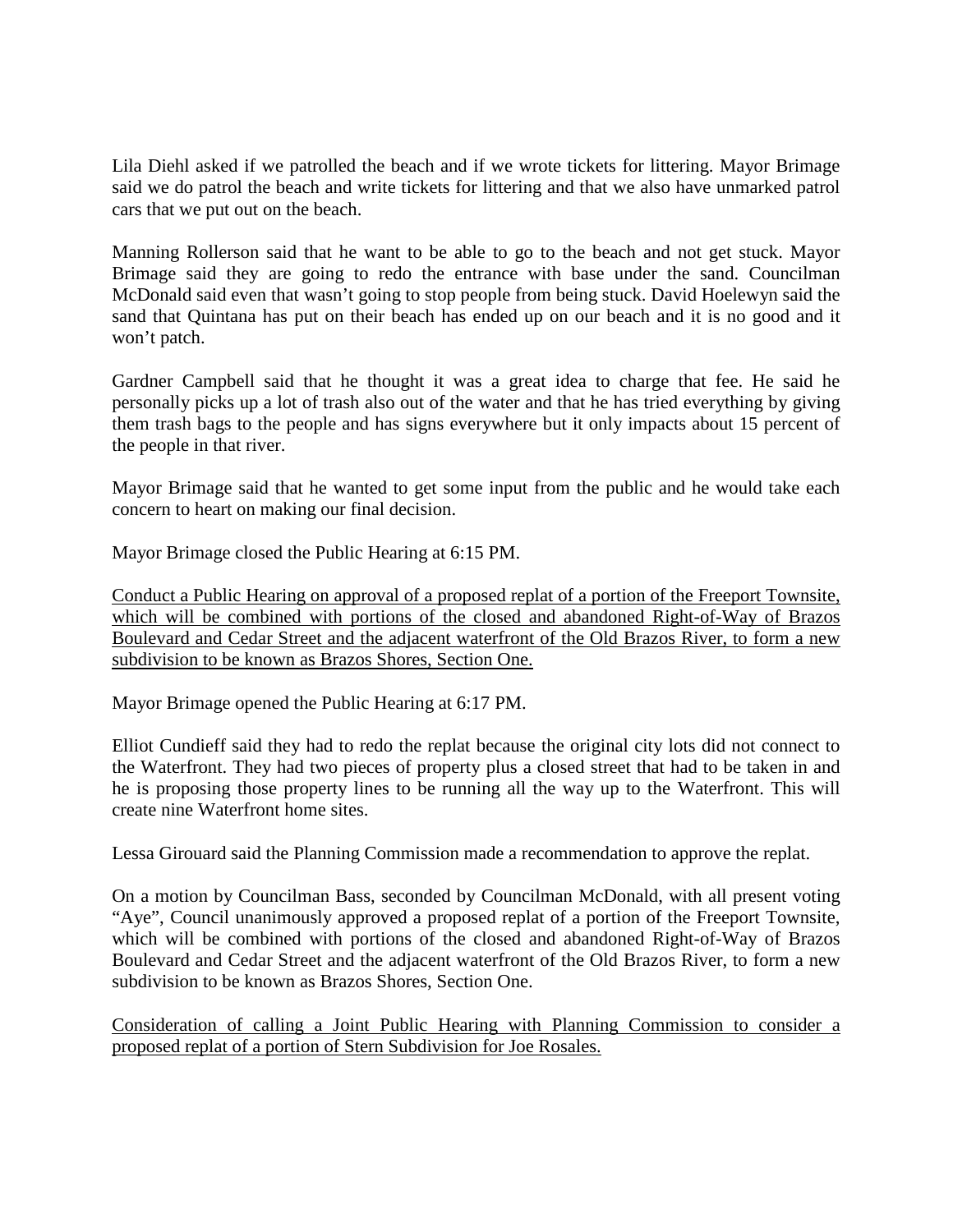Mayor Brimage suggested calling the Joint Public Hearing for June 4, 2018.

On a motion by Councilman McDonald, seconded by Councilman Bass, with all present voting "Aye", Council unanimously approved calling a Joint Public Hearing with Planning Commission on June 4, 2018 to consider a proposed replat of a portion of Stern Subdivision for Joe Rosales.

Consideration of calling a Joint Public Hearing with Planning Commission to consider a proposed replat of a portion of Bastrop Bayou Acres.

Mayor Brimage suggested calling the Joint Public Hearing for June 4, 2018.

On a motion by Councilman McDonald, seconded by Councilman Bass, with all present voting "Aye", Council unanimously approved calling a Joint Public Hearing with Planning Commission on June 4, 2018, to consider a proposed replat of a portion of Bastrop Bayou Acres.

Mayor Brimage closed the Joint Public Hearing at 6:20 PM.

Consideration of approving Ordinance No. 2018-2148 closing and abandoning a portion of Wharton Street ROW between Blocks 809 and 790 abutting Lot 12, Block 809 and Lot 1, Block 790 and authorizing the Mayor to sign and the City Secretary to attest a deed without warranty conveying the City's interest to Lamar Jordan, the adjoining lot owner, for the fair market value.

# Tabled

Consideration of approving Ordinance No. 2018-2149 closing, abandoning and selling Wharton Street ROW between Block 788 and 811 and authorizing the Mayor to sign and the City Secretary to attest a deed without warranty conveying the City's interest to Lamar Jordan, the adjoining lot owner, for the fair market value.

Tabled

Consideration of Resolution No. 2018-2540 appointing Valerie Crosby to the Senior Citizen Commission.

Mayor Brimage said that he spoke to the Senior Citizen Board and they all approved.

On a motion by Councilman Bass, seconded by Councilman Yates, with all present voting "Aye", Council unanimously approved Resolution No. 2018-2540 appointing Valerie Crosby to the Senior Citizen Commission.

# Consideration of Resolution No. 2018-2541 appointing Mingo Marquez Jr. to the EDC Board.

Mayor Brimage stated that Mingo has been a lifelong resident of Freeport and very involved in the City.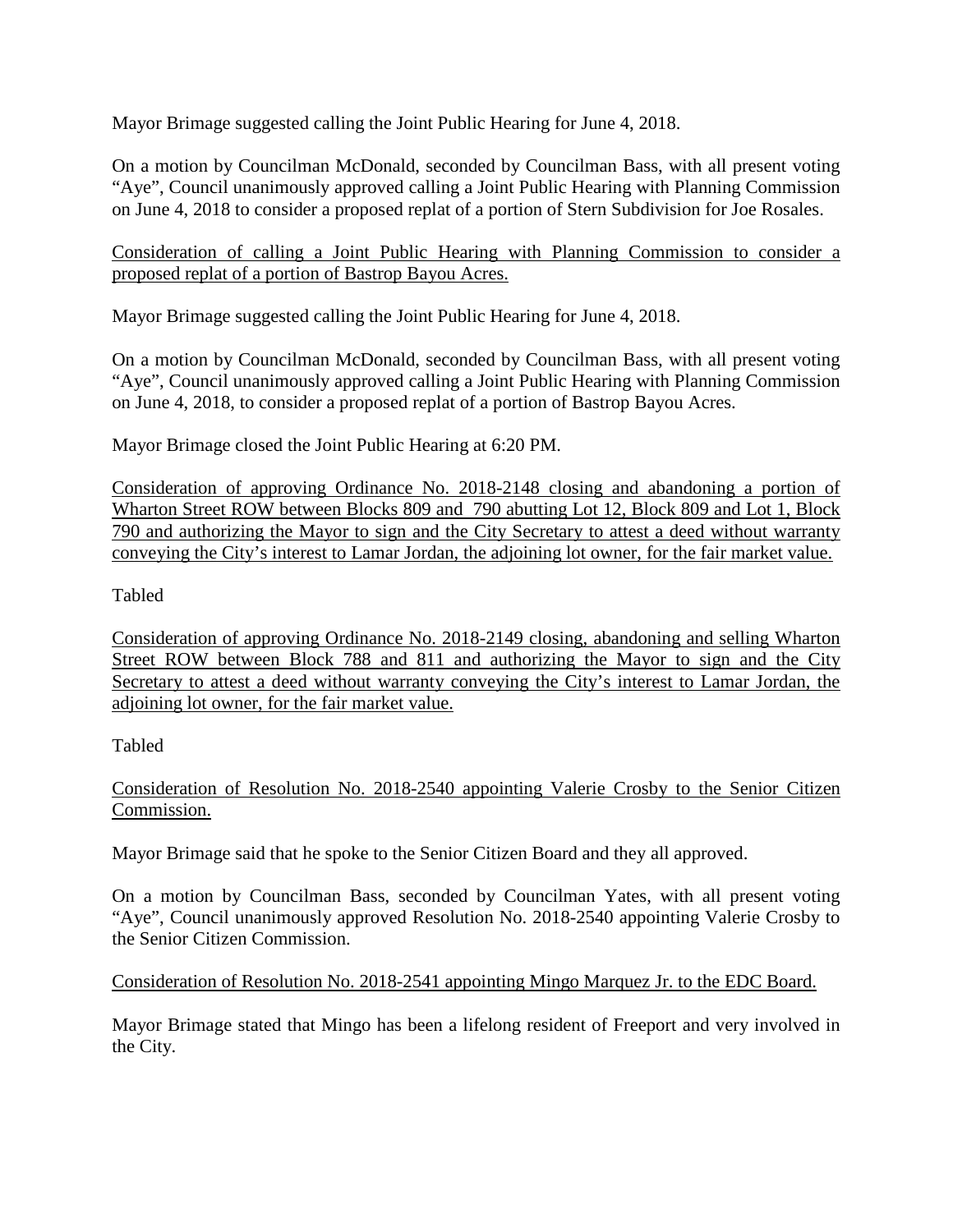Councilman McDonald asked why we were putting the people on the boards now. Mayor Brimage said because this was vacated by Mr. Yates and he had asked at a previous council meeting to fill that position and Mr. Marquez was the one to turn in his application. Councilman McDonald said that normally we fill all the boards after the election to let the new members put their people on the boards.

On a motion by Councilman Yates, seconded by Councilman Bass, with all present voting "Aye", Council unanimously approved Resolution No. 2018-2541 appointing Mingo Marquez Jr. to the EDC Board.

Consideration of Resolution No. 2018-2542 authorizing Mayor to sign and the City Secretary to attest a deed without warranty conveying Lots 13-19, Block 729, of the Velasco Townsite, City of Freeport, Brazoria County, Texas, known locally as 1301 thru 1313 N Avenue M, Freeport, TX to Willie Garcia, the highest bidder.

Mayor Brimage stated that Mr. Willie Garcia bid \$42,000.00 for these lots.

On a motion by Councilman McDonald, seconded by Councilman Yates, with all present voting "Aye", Council unanimously approved Resolution No. 2018-2542 authorizing Mayor to sign and the City Secretary to attest a deed without warranty conveying Lots 13-19, Block 729, of the Velasco Townsite, City of Freeport, Brazoria County, Texas, known locally as 1301 thru 1313 N Avenue M, Freeport, TX to Willie Garcia, the highest bidder.

Consideration of Resolution No. 2018-2543 authorizing the Mayor to sign and the City Secretary to attest a Deed without Warranty conveying Lot 20, Block 64, Velasco Townsite Tax ID 260075 to the Trustees of the First United Missionary Baptist Church.

Mayor Brimage asked Dr. Roberts if he was ok with the appraisal. Dr. Roberts stated he was provided that there were not any liens against the property. Mayor Brimage said that he would make sure that the property would be free and clear of any liens.

On a motion by Councilman McDonald, seconded by Councilwoman Mireles, with all present voting "Aye", Council unanimously approved Resolution No. 2018-2543 authorizing the Mayor to sign and the City Secretary to attest a Deed without Warranty conveying Lot 20, Block 64, Velasco Townsite Tax ID 260075 to the Trustees of the First United Missionary Baptist Church.

Consideration of Resolution No. 2018-2544 reappointing Edward T. Garcia and Trey T. Sullivan to the EDC Board.

On a motion by Councilman Bass, seconded by Councilman McDonald, with all present voting "Aye", Council unanimously approved Resolution No. 2018-2544 reappointing Edward T. Garcia and Trey T. Sullivan to the EDC Board.

Consideration of collection report to be given by Mike Darlow.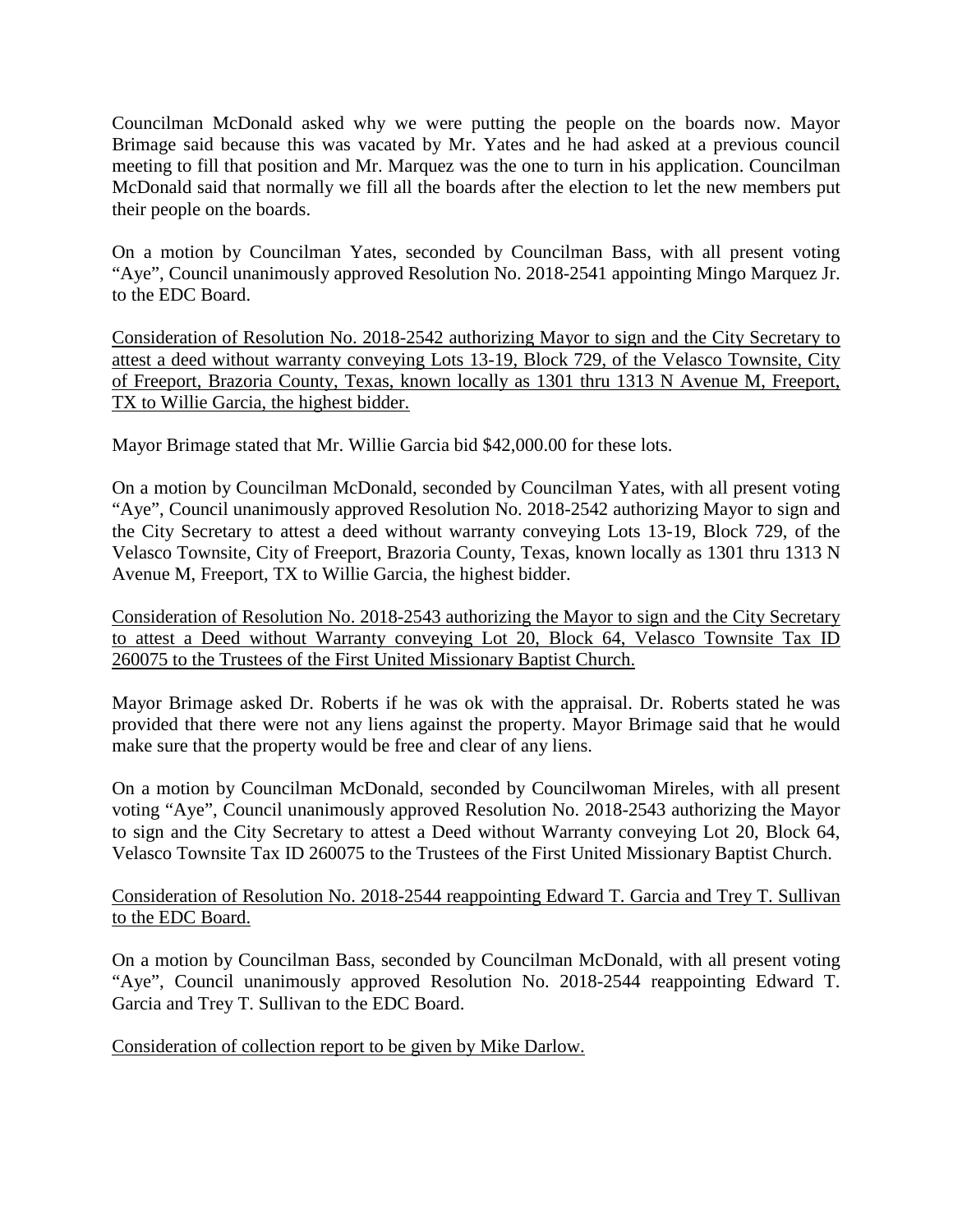Mike Darlow gave a report on Tax collection and on Municipal Court fines and fees.

Councilman Yates asked how much did Mr. Darlow charge for doing this. Mr. Darlow stated that it costs the City nothing.

Consideration of disposition of 8,717.5 (50 x 174.35 + - ) square feet of the Division Street ROW located South of Mystery Harbor Lane.

On a motion by Councilman Bass, seconded by Councilman McDonald, with all present voting 4 to 1, Council approved a disposition of 8,717.5 (50 x 174.35 + - ) square feet of the Division Street ROW located South of Mystery Harbor Lane. Councilman Yates voted No.

Consideration of preparation of documents to transfer all or a portion of the lots owned by the City and the City's interest in the lots owned jointly with the Urban Renewal Agency to the City's Local Government Corporation or to the City's Economic Development Corporation, or both.

Mayor Brimage stated that the EDC has been working with this project and trying to get the developers that want to build homes in the area to sale it to them and get the process started.

Mr. Chris Duncan stated that if Council did approve of transferring the property over to the EDC there would be a few specific findings that are required by the statue.

First, the Council would have to approve the EDC moving forward to find the best opportunity or the best developer in the best interest of the City for Economic Development.

Second, such action by the EDC serves a public purpose. Councilman Bass asked if building additional housing be a public service. Mr. Duncan stated yes Economic Development is found to be in a public purpose under the statues.

Third, authorize the new or City Manager to sign an agreement with the EDC that requires the EDC to follow through with the plan and make sure it serves a public purpose and executes a deed. In the deed there has to be a reversion clause that states if the EDC tries to do anything other than what they are approved to do then it reverts back to the City. If the City deeds the property to the EDC then the EDC has to have a public hearing before they choose any development plan. Mr. Duncan said that the development agreement that they have with anyone that wants to develop that property is required to performance requirements, deadlines that things must be accomplished, and reversion clause in any deeds to the developers so that if they don't follow through with their requirements the land with revert back to the EDC.

Councilwoman Mireles asked if the builders would pay for these lots or if EDC was just going to let them build on them. Mr. Duncan said yes they would pay and the money would go to the EDC. Councilman Yates asked if the City did this they would have to go out for bids but if the EDC does it they don't have to do it. Mr. Duncan said yes that is correct.

Mayor Brimage said the process to get this done is to use the EDC for what is created for to have a development agreement in place and not to just sale it to the highest bidder to do whatever they want to with it.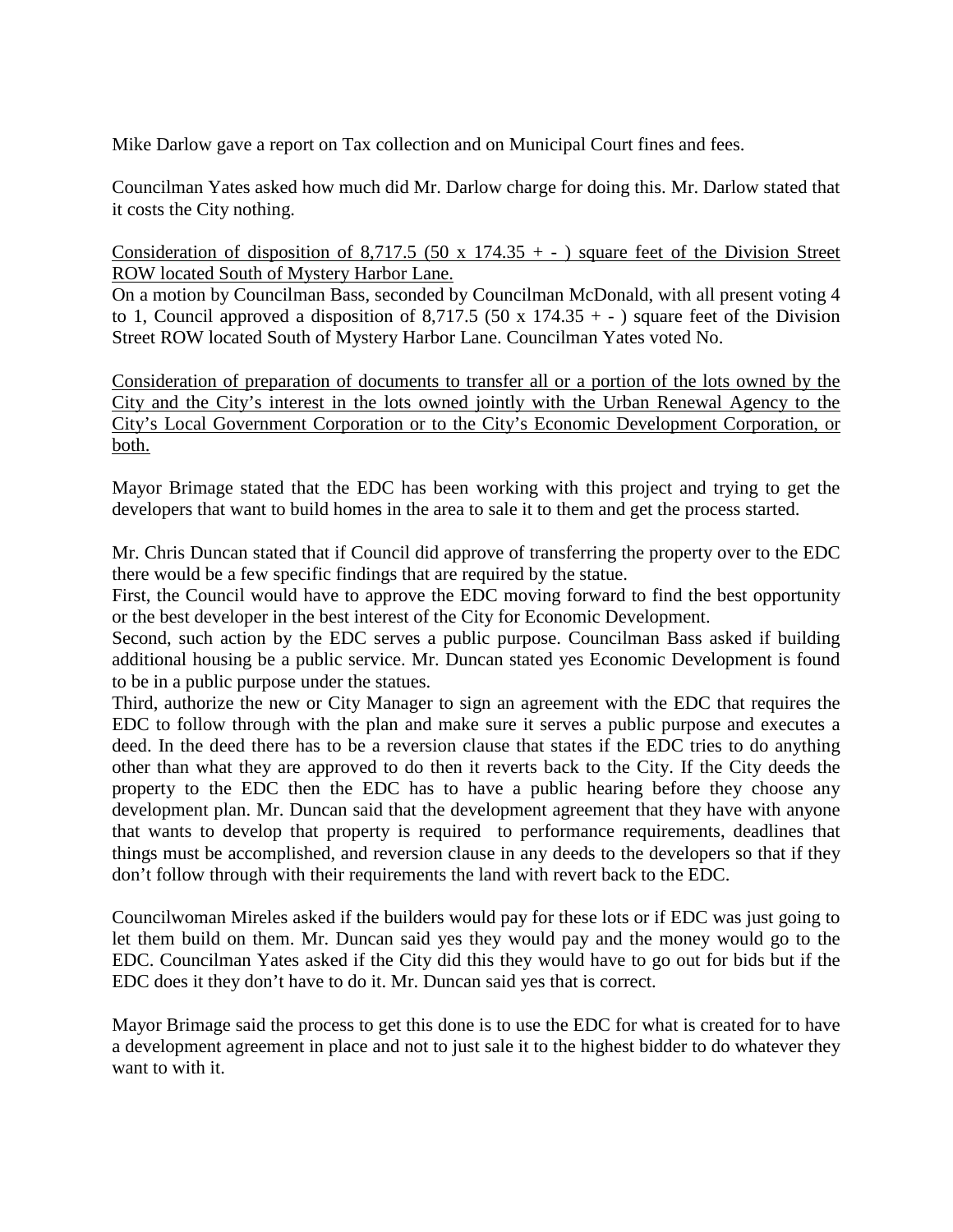Councilman Yates asked Mr. Paschal from Realty World that if they didn't develop in a certain amount of time if they would give it back to the City. Mr. Paschal said that is correct but the money would go to the EDC but the tax dollars would be \$6000.00 dollars a year at least. Councilman Yates asked what kind of deadline they would have. Mr. Paschal said they haven't discussed a deadline but would break ground maybe within 120 days.

Councilman McDonald asked Mr. Paschal if he was going to sale the homes. Mr. Paschal said yes. Councilman McDonald stated that those people would be paying a City water, sewer and garbage bill. They would be doing shopping in Freeport and paying sales tax amongst their property tax where the City will be getting their money back.

Mr. Duncan stated that the EDC would have to publish this in the paper and give public notice to anybody that is a developer or wants to develop these lots will have an opportunity to make a presentation to the EDC.

Mr. Willie Garcia asked if they were going to bring in outside builders or get local builders. Mr. Paschal said that they would be using local trades. Mayor Brimage said it's about Freeport and we have all the stuff we can do. Councilwoman Mireles said for the past two years she hasn't seen any other developers come and show a presentation or anything.

Councilman Bass asked Mr. Duncan for the three parts to his motion. Mr. Duncan said the transferring of the property, consideration of the agreement with the EDC and to serve as a public purpose. Councilman Bass made a motion to transfer our interest to those specific lots that are listed on the agenda. On a three part motion number 1 to transfer our interest with an agreement that it would serve as a public purpose. Second, it would be a public service if we transferred the property. Third, in which we have a reversionary agreement when we transfer it to the EDC that we put in place a reversion clause.

On a motion by Councilman Bass, seconded by Councilman McDonald, with all present voting "Aye", Council unanimously approved preparation of documents to transfer a portion of the lots owned by the City and the City's interest in the lots owned jointly with the Urban Renewal Agency to the City's Economic Development Corporation.

Consideration of selling the City's interest, setting a date for persons interested in purchasing and authorizing the City Secretary to advertise for interested persons to bid on purchasing Groce Street ROW South of the Southern boundary of Mystery Harbor Lane.

Mayor Brimage suggested a bid date for June 4, 2018

On a motion by Councilman McDonald, seconded by Councilman Bass, with all present voting "Aye", Council unanimously approved selling the City's interest, setting a date for persons interested in purchasing and authorizing the City Secretary to advertise for interested persons to bid on purchasing Groce Street ROW South of the Southern boundary of Mystery Harbor Lane. Consideration of authorizing preparation of documents to convey Lot 6, Block 71, Velasco Townsite Tax ID 260134 to Port Freeport.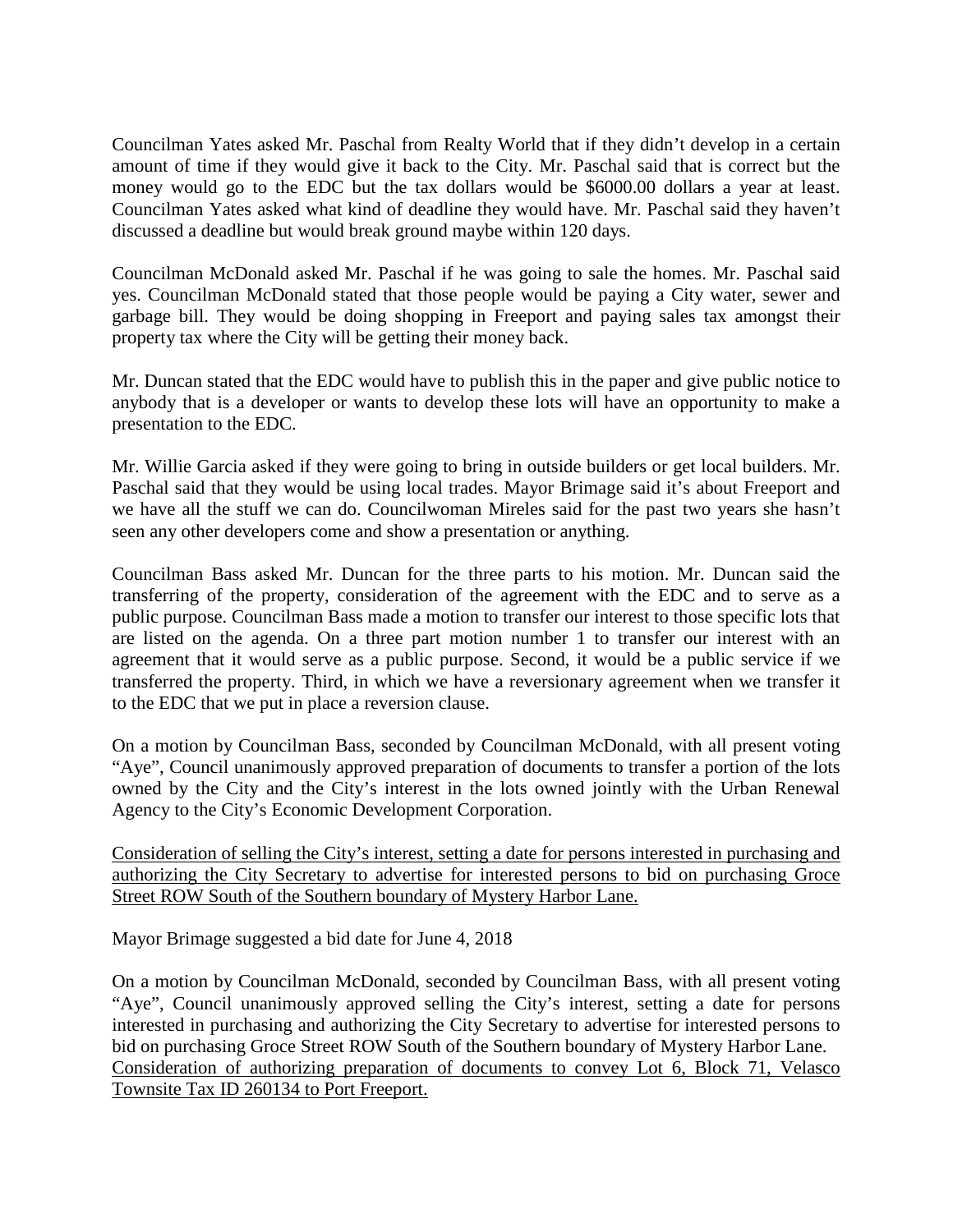On a motion by Councilwoman Mireles, seconded by Councilman McDonald, with all present voting "Aye", Council unanimously approved preparation of documents to convey Lot 6, Block 71, Velasco Townsite Tax ID 260134 to Port Freeport.

Councilman Bass asked to put a three year time limit.

Consideration of taking action on any other item discussed in Executive Session.

No action taken.

Work Session:

Mayor Troy T. Brimage announcements and comments.

Mayor Brimage stated that Billy Shoemaker would be giving a presentation on the conditions of some of the buildings.

The ground breaking on the splash pad is underway and set to open June 1, 2018.

We are waiting on Center point energy and our service provider to release the work order to put the service into Arrington Park.

Mayor Brimage stated that Riverfest was a huge success.

#### Councilman McDonald Ward A.

Councilman McDonald thanked Kim Townsend for going to Lincoln Park.

Councilman Bass Ward B.

Councilman Bass asked for the status of Velasco Drainage and if they had fixed the pump. Mayor Brimage stated that they have a meeting Tuesday to watch it get fired up.

Councilman Bass said they had an Engineering study done in the 1300 Block of 5th Street. Mayor Brimage stated the mixer is down but on the list to get done.

#### Councilwoman Mireles Ward C.

Councilwoman Mireles thanked Kim Townsend and Mr. Welch for being so quick and fixing the Little League field. Councilwoman Mireles stated that Avenue G was really bad with potholes and asked David Hoelewyn if they were considering fixing them. Mr. Hoelewyn said yes they were going to take care of the issue.

Councilman Yates Ward D.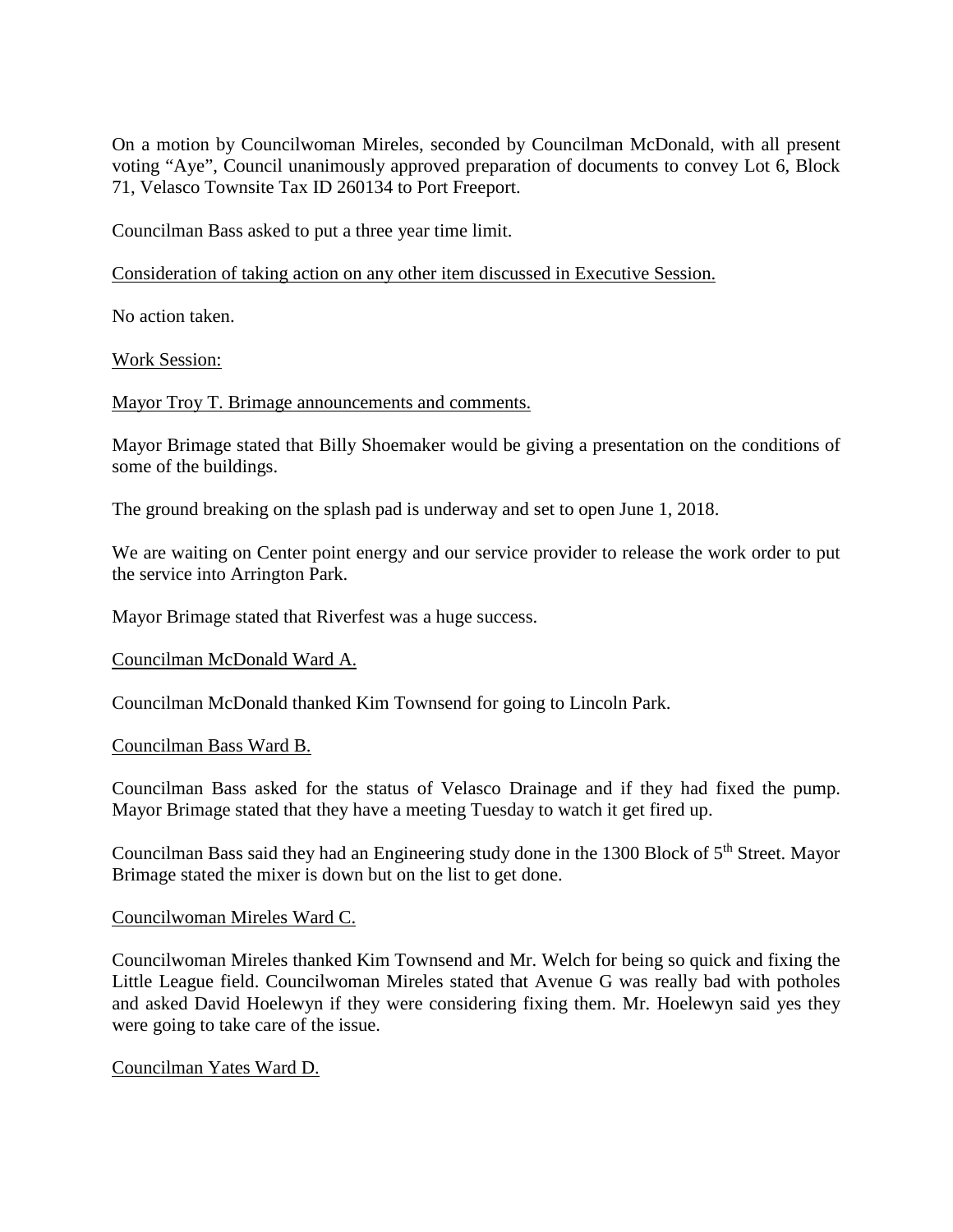Councilman Yates said that the ladies at the Library asked about getting two stop signs put up. David Hoelewyn said that he would take care of it.

### Updates on current infrastructure.

Lower water line 1500 Block West Broad and 4<sup>th</sup> Commerce Street water and sewer project- Engineering phase Lift station and force main South Avenue A SSO plan camera inspection - hasn't started Alley paving – 14 alleys - complete 1200 Block Avenue S, Water and Sewer Line Engineer estimate water tower improvements – CDBG Grant Funds Alley pothole repairs / concrete work / drainage Supervise contractors on the 14 alley improvement project – Veolia/SJC Trucking-Complete 1600 Block of  $5<sup>th</sup> Street - Curb$ , Gutter and Sidewalk 1600 Block of  $6<sup>th</sup> Street - Curb$ , Gutter and Sidewalk Repaired sidewalk at 1717 Yellowstone- Complete Install drainage pipe at Holly/Mulberry in the alley between  $8<sup>th</sup>$  and  $9<sup>th</sup>$  Street-Complete Driveway pipes for new homes

## Update on Hwy 288 and Brazosport Blvd.

Mayor Brimage said that according to TX DOT in a few years it is slated to be redone. The engineers from Texas A & M said that it was going to hold up.

## Update on reports / concerns from Department heads.

Kim Townsend said that the playground equipment for Peppermint Park and Arrington Park has been delayed and should be put in in about a week and a half.

Mayor Brimage told Council that he meet with Holden Roofing they went up there and cut a hole in the roof and there aren't any roofs on there. There will be a brand new membrane and it should last us about 20 years.

Leann Strahan said that they would be starting the roof tomorrow morning. Ms. Strahan stated that it was a slow day for the Mother Goose Nursery and she was going to leave that up until June. She reminded everyone of Market Day Sunday May 13<sup>th</sup>. Councilwoman Mireles asked Ms. Strahan that on the first Market Day she didn't charge but the second one she was. Ms. Strahan said that was correct because the first one she didn't know how the turnout was going to be and they didn't make any profit. She said she did let the vendors know that she was going to charge \$25.00 dollars to help with the Musician and the Port O Cans.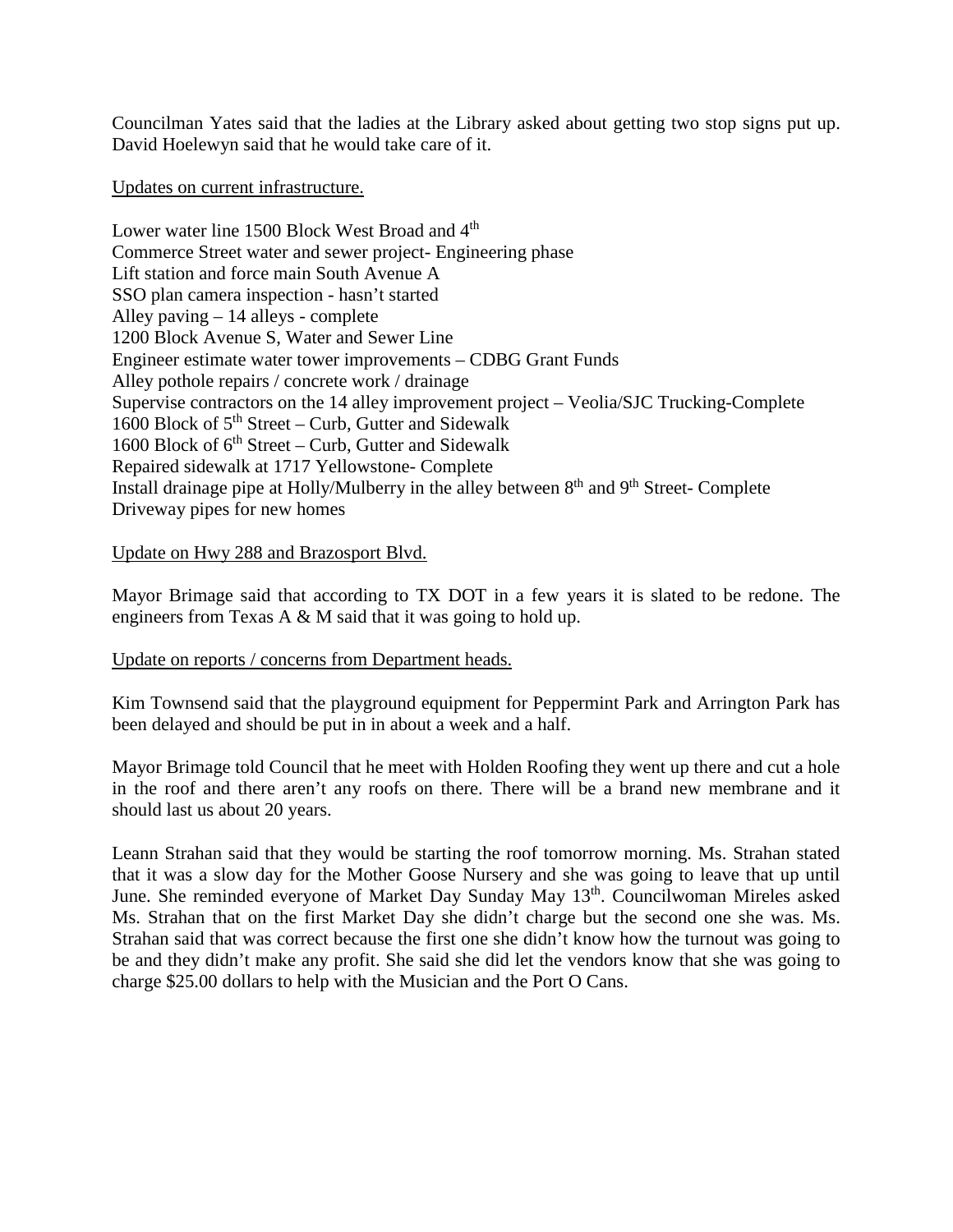David Hoelewyn said that he is working on  $5<sup>th</sup>$  Street sidewalk, curb and gutters. The contractor will be working on  $10^{th}$  and Yaupon and  $11^{th}$  and Yaupon they will be starting on the Intersection on Thursday.

Billy Shoemaker presented quotes to Council for the demolition of Old City Hall and The Community House on 2nd Street.

Billy Shoemaker said he meet with the tenant of Antonelli's and that they would be ending the contract until we could determine what was going to be done with the building. Mr. Shoemaker said that the building does need work inside and out. The exterior siding is completely rotten it would have to be reskinned with new material. Mayor Brimage stated that he wants to get bids and to bring it back to Council to decide. Mr. Shoemaker said that he found electrical issues also. Councilman Bass asked if it was not usable at this particular point in time for its present function. Mr. Shoemaker said to pass any kind of health codes to run a restaurant we would have to do some major up keep. Councilwoman Mireles asked how often does code do inspections and how did it get to that point. Mr. Shoemaker said they do a minimum of an annual inspection but that this particular building because it was a City owned building and being run by a private deal that it wasn't inspected the way it should have been.

Rey Mack tenant from Antonielli's read a letter to Council about how The Snack Shack opened. She stated that wants the building is repaired she would like to have another opportunity to open The Snack Shack back up. Mayor Brimage told Ms. Mack that this whole thing was not personal and had nothing to do with her. He said that he wanted her to come back and would give her that opportunity to come back and open up.

Billy Shoemaker also said that they have been addressing the front yard parking and have stepped up their enforcement. He said that they have written a lot of citations this month.

Desiree Pearson said that a house on Avenue A has put gravel in their whole front yard. Mr. Shoemaker said that they have addressed that and they have a meeting with them today. They basically put lime stone in their front yard for parking.

Councilwoman Mireles asked Mr. Shoemaker about the 1800 Block of Yellowstone and Avenue I. He said that there has been somethings issued and they would be meeting with the owner. She said that it has been going on for a long time Councilwoman Mireles wanted to know how much time do we give them.

Mr. Zirlock asked if there was a limit of how many dogs you could have. Mayor Brimage said three.

Councilman Yates asked Mr. Shoemaker about Church's Chicken. Mr. Shoemaker said they will not let them use the lobby because the degradation to the metal frame work is not safe. Their Engineer came in and he said that he agreed that the building has to come down. Billy stated that they are just letting them use the drive thru. Mayor Brimage said that Council suggested to put a timeline for Church's to do something with the building.